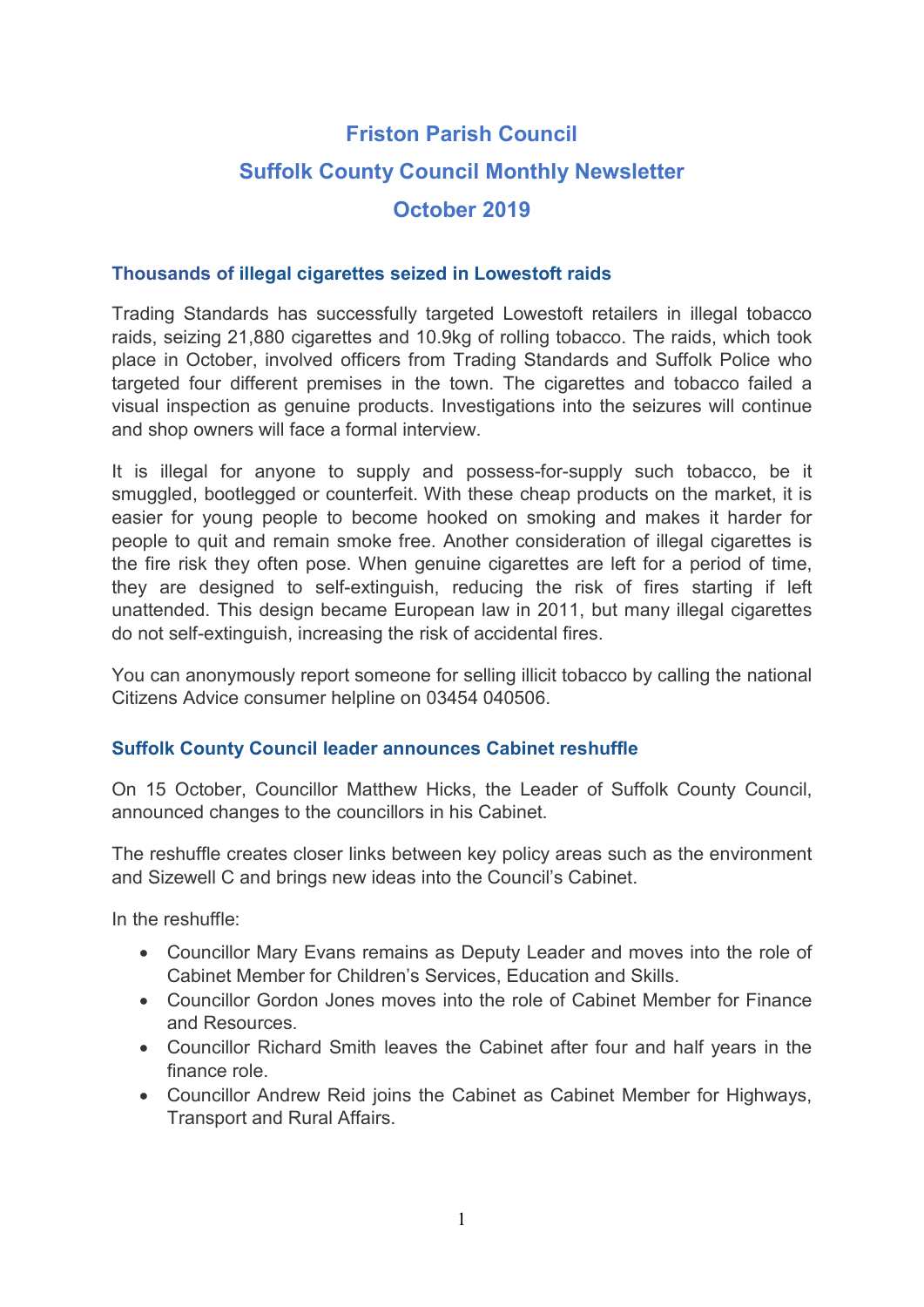- Councillor Nick Gowrley takes on additional responsibility for the County Council's property portfolio and assets, in addition to his responsibilities as Cabinet Member for Economic Development, Housing and Enterprise.
- Councillor Richard Rout takes on responsibility for the council's policy on Sizewell C, in addition and linked to his role as Cabinet Member for Environment and Public Protection.

All other Cabinet positions remain the same.

In addition to the Cabinet changes, Councillor Karen Soons becomes chair of the Pension Fund Committee, a position previously held by Councillor Andrew Reid.

#### Councillor Matthew Hicks, leader of Suffolk County Council, said:

"I am confident that my Cabinet will continue to prioritise the needs of the people of Suffolk whilst making the difficult decisions that come with the role.

"It is important we refresh and revise the way in which we work so we can continue to challenge ourselves, expand our skill and expertise and improve what we do.

"I want to thank Richard Smith for his time as cabinet member for finance. He has made an outstanding contribution in ensuring we manage our finances in a measured, effective and prudent way and I know he will continue to make a difference to Suffolk residents."

#### Search for firm to build Lake Lothing Third Crossing gets underway

On 14 October, a tender process began to award the contract for constructing the Lake Lothing Third Crossing in Lowestoft.

Following the Public Examination, a report is on the desk of the Secretary of State for Transport, whose decision on whether to grant consent to build the bridge is expected by December 2019.

A similar, comprehensive tender process took place last year, when BAM Nuttall was awarded the contract to finalise the design of the crossing (Stage 1). The project has now moved onto Stage 2, where a firm will be selected to build the bridge.

#### Councillor Matthew Hicks, leader of Suffolk County Council, said:

"It is my responsibility as leader of the Council, to ensure that we get the best possible value for the Suffolk taxpayer. We will achieve this by completing the comprehensive tender process. When we asked the people of Lowestoft about the Lake Lothing Third Crossing, 96% of those consulted said they thought there was a need for a new bridge. The people of Lowestoft want the new bridge, but some still doubt that it will happen. I look forward to reviewing the applications to build this bridge, which will make an incredible difference to Lowestoft and the eastern region."

The bridge is planned to open in 2022.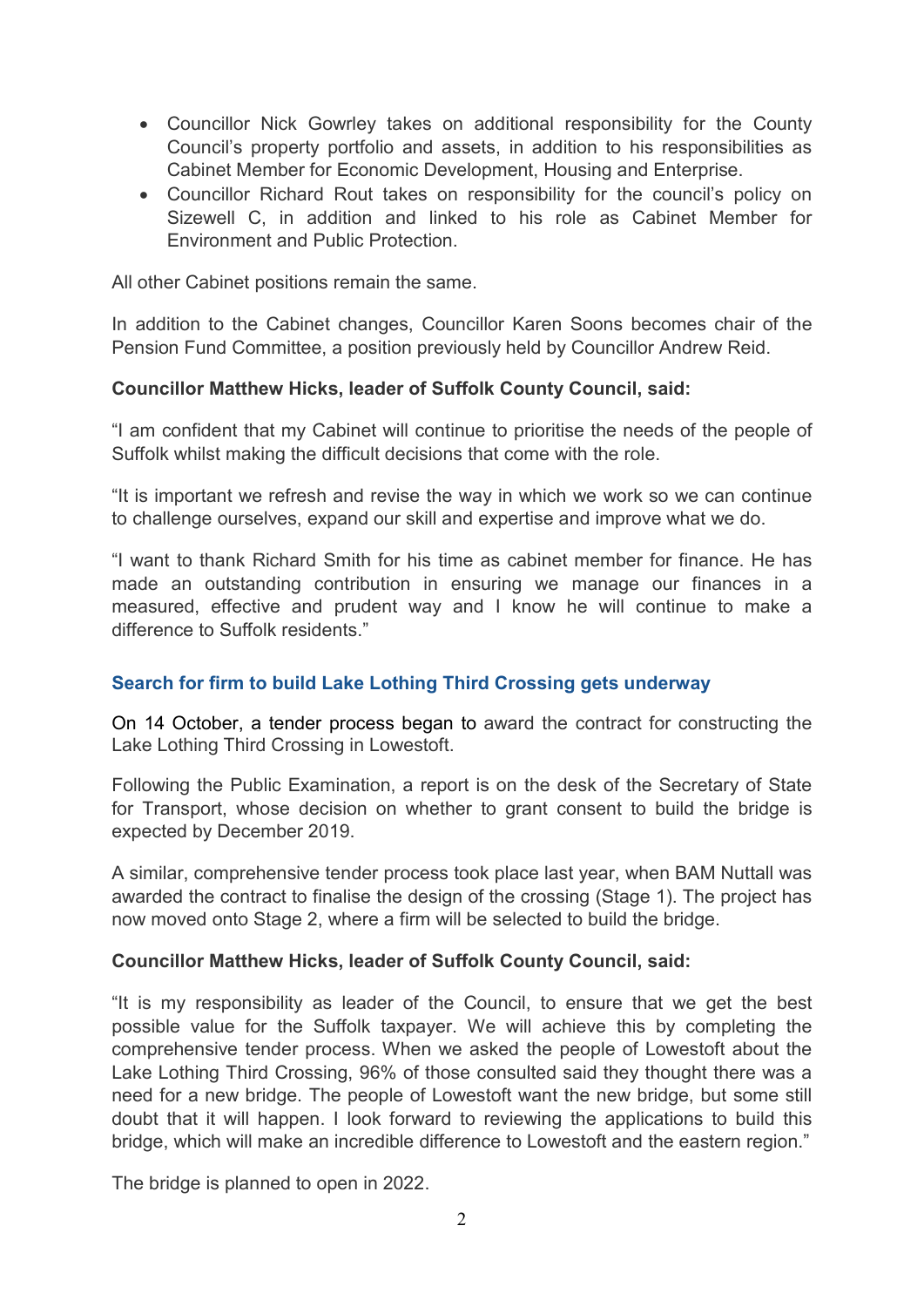#### Suffolk's gritting fleet gets personal

On 14 October, SprEd Sheeran, Benjamin Gritten and Grit Rhys Jones joined the ranks of Suffolk's gritting service as Suffolk Highways announced its newly named gritting fleet.

During the summer, Suffolk Highways asked attendees at the Suffolk Show to suggest names for its 41 gritting lorries as part of its first ever Gritter Naming Competition. The service received over 500 suggestions, the names were then judged by a panel including Councillor Mary Evans and BBC Radio Suffolk's Mark Murphy.

The people who suggested the winning names were invited to Suffolk Highways' depot at Phoenix House in Ipswich for a certificate presentation and photo with some of the gritting fleet.

Suffolk's gritters now have their names proudly displayed on the front and side of their cabs and are ready to grit the roads when the weather gets colder.

#### Councillor Mary Evans, Suffolk County Council's Deputy Leader and then Cabinet Member for Highways, Transport and Rural Affairs, said:

"It has been fantastic to see the enthusiasm from Suffolk's children and adults during Suffolk's first ever naming of the gritters.

"The activity has drawn Suffolk residents closer to our gritting service and helped personalise the fleet, whilst celebrating the fantastic commitment shown from all those involved in the winter service year after year. "

I want to say a huge thank you and congratulations to all those who put forward the winning names for our gritters. I will be very excited to see the gritters out and about keeping our county safe and moving during the winter."

Residents will be able to follow the gritting activity on Twitter at  $@Suff$  Highways during the season and if they spot one of the newly named gritters in action they can send a picture to us on Twitter at @Suff\_Highways #WinterReady

## Braking Point returns to help young adults stay safe on Suffolk's roads

The Suffolk Roadsafe board is working with 16 and 17-year-old students to encourage young people to stay safe on Suffolk's roads.

The Suffolk Roadsafe board is a partnership between Suffolk County Council, Suffolk Fire and Rescue Service, the Police and Crime Commissioner, Suffolk Constabulary, Highways England, and the East of England Ambulance Service.

The Road Safety Team's Braking Point project relaunched in the week of 7 October and will be visiting 20 schools across Suffolk to deliver the Braking Point play. The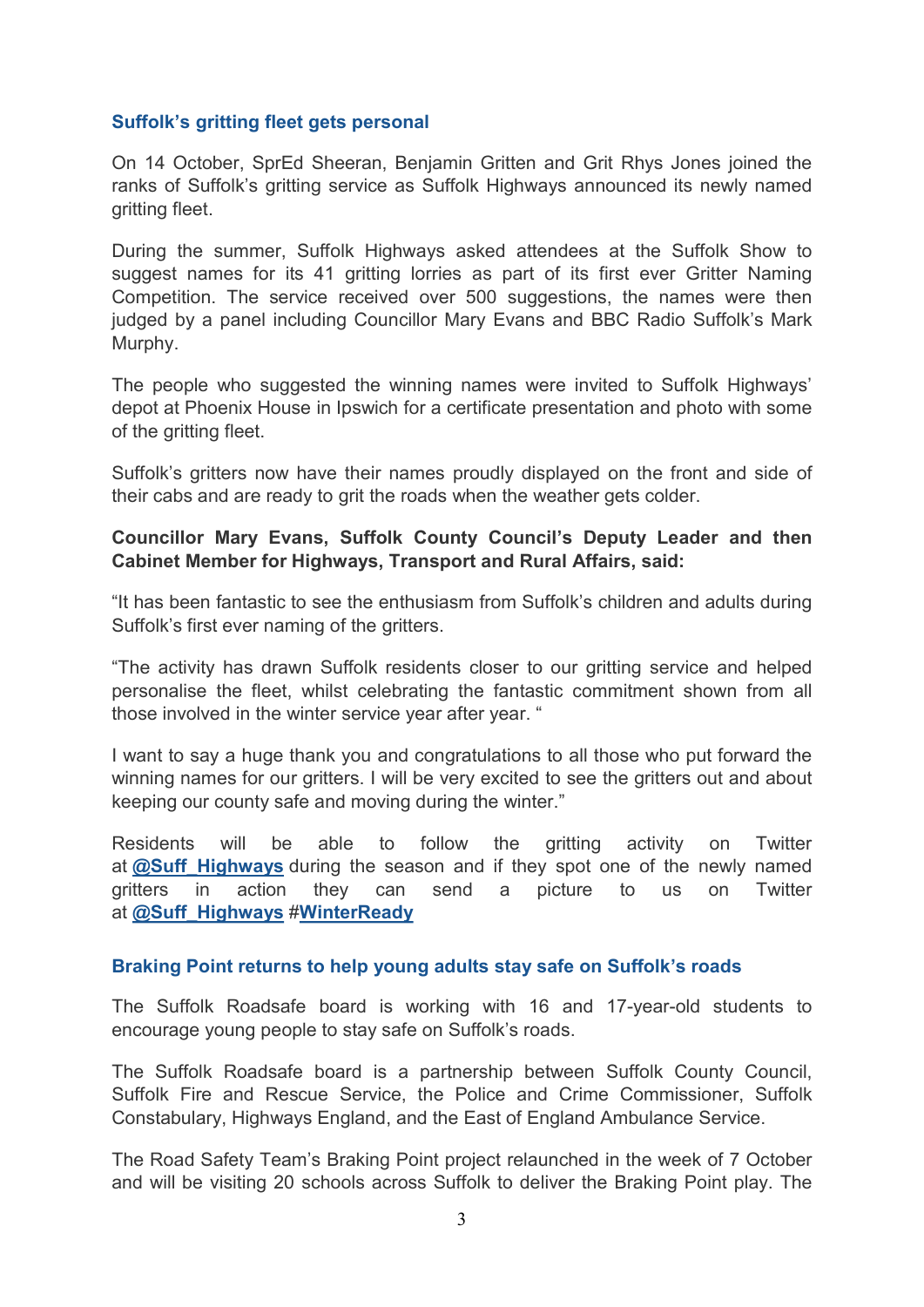play, delivered by Performance in Education, is designed to encourage the safe behaviours of both drivers and passengers.

Once the theatre tour ends, just before the autumn half-term, the Road Safety team will provide classroom-based follow-up sessions in schools, which will continue to run into 2020. These sessions are designed to change student behaviour by normalising sensible decision making on the highway. These interactive sessions have been shown to shift students' attitudes to road safety and to provide them with more knowledge which they can take forwards as they become responsible drivers on Suffolk's roads.

Find out more information about Braking Point on the Suffolk Roadsafe website.

## First time central heating systems for Suffolk residents

A further 200 Suffolk homes without central heating will soon be able to have their first ever system installed.

On 7 October it was reported that Suffolk's local authorities have secured an additional £760,000 of funding from the Warm Homes Fund. This will enable the installation of 204 first time central heating systems in eligible, fuel-poor households across Suffolk over the next three years.

This is in addition to the original funding secured by the partnership in 2017 for 514 systems, over 200 of which have already been delivered.

Around four million UK households are in fuel poverty, unable to affordably heat their home to the temperature needed to stay warm and healthy. As well as being on low incomes many of these households are also faced with the additional burden of relying on heating systems that are inefficient and expensive to run.

The £150m Warm Homes Fund was established by National Grid using part of the proceeds from the sale of the company's majority stake in its gas distribution business. It funds the installation of affordable heating solutions in fuel poor households which don't use mains gas as their primary source of heat.

The Suffolk project is being managed by Suffolk County Council, administered by Suffolk Warm Homes Healthy People based at East Suffolk Council and is supported with further funding from Ipswich Borough, Babergh District, Mid-Suffolk District, East Suffolk and West Suffolk Councils. Alongside the first-time central heating system, eligible households can also benefit from new insulation measures to make their homes more energy efficient, as well as grants from the Suffolk Community Foundation's 'Surviving Winter Appeal'.